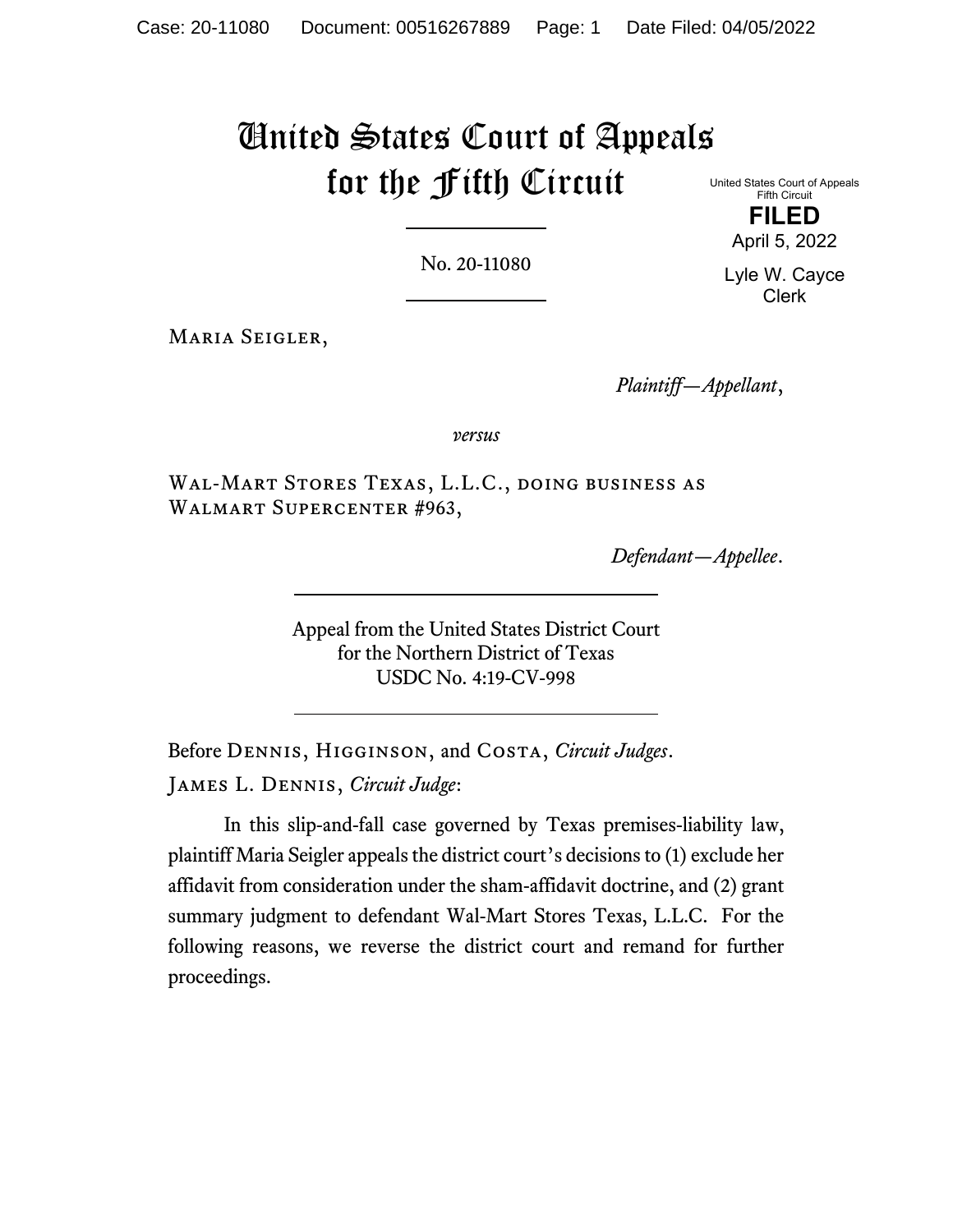#### **I.**

While shopping at a Wal-Mart Supercenter retail store in Weatherford, Texas, Seigler slipped and fell in the store's deli section. Her amended complaint referred to the cause of her fall as "grease or a similar slick substance." She alleged that Wal-Mart had either actual or constructive knowledge of the spilled grease, yet failed to clean it up or warn her of the hazardous condition, and claimed she suffered unspecified personal injuries as a result. Seigler initially filed her lawsuit in Texas state court. Wal-Mart removed the case to federal court on the basis of diversity jurisdiction.

During discovery, Seigler and multiple Wal-Mart employees were deposed. At her deposition, Seigler was asked to describe the cause of her fall. She answered, "some sort of greasy liquid." When asked about its color, she answered "yellowish." When asked again about the cause of her fall, Seigler described the spill as a "liquid" that "smelled like chicken or like something baked or cooked" and said the substance was "greasy." She also testified that the substance "was on my tennis shoe." When asked if any other part of her body or clothes was "touched by" the substance, Seigler answered, "I don't know." Seigler also answered "no" when asked if she had "personal knowledge" or "evidence" of either how the grease got on the floor or how long it was on the floor.

A Wal-Mart employee similarly testified that the cause of Seigler's fall was "a brown substance that appeared to be chicken grease" or "an oily substance." Wal-Mart employees also testified that rotisserie chickens are displayed in plastic containers placed on a heated shelf in the deli counter, also referred to as a "hot case," and that Seigler fell in front of the counter. At least one Wal-Mart employee testified that she was working the deli counter at the time of Seigler's fall.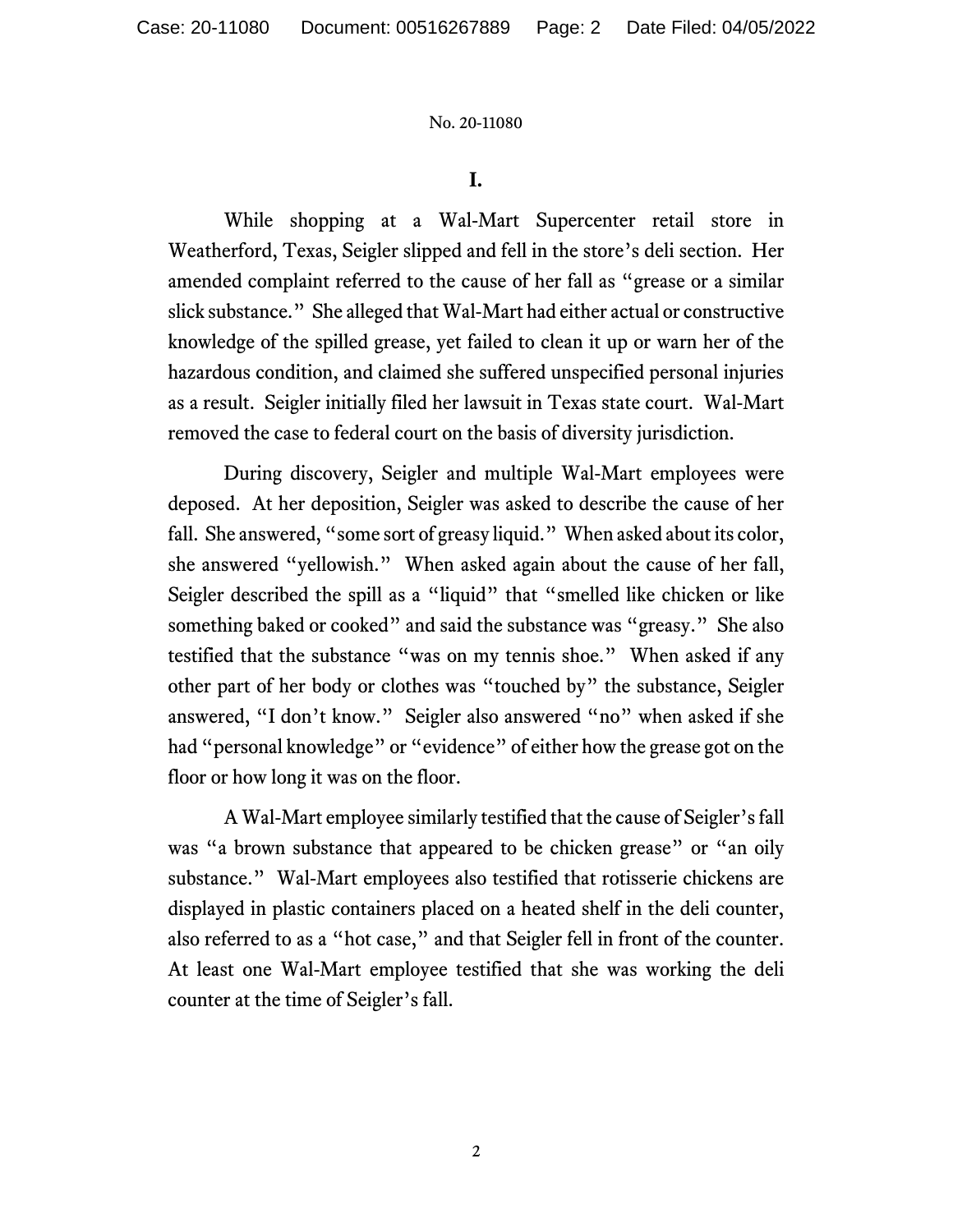Relying largely on Seigler's deposition testimony, Wal-Mart moved for summary judgment. Wal-Mart argued that Seigler's testimony showed that she had no evidence that it had actual or constructive knowledge of the spill, a required element of a premises-liability claim.

With her response to Wal-Mart's motion for summary judgment, Seigler submitted an affidavit. The affidavit included the following:

On January 25, 2018, I fell in front of the deli counter at the Walmart Supercenter in Weatherford, Texas. I was in front of the hot case where the hot rotisserie chickens were displayed, when I suddenly fell.

After falling, I noticed that some of the greasy residue that caused me to slip was on my shoe and also on the ground next to me. The substance appeared to be chicken grease or chicken residue. When I touched it, the residue was cold, and congealed, appearing like it had been there long enough to cool off and thicken up. The residue was not clear, but appeared yellowish brown.

In its reply, Wal-Mart objected that Seigler's affidavit "lack[ed] credibility" and was a "self-serving sham" that should be stricken from the record.

Three days later, without any response by Seigler to the evidentiary objection, the district court granted Wal-Mart's motion for summary judgment, and dismissed Seigler's claim with prejudice. The district court ruled that Seigler had not carried her burden of showing a genuine dispute of material fact regarding whether the spill had been on the floor long enough for Wal-Mart to have constructive knowledge of the hazardous condition. While Seigler's affidavit did provide potential evidence on this element, the district court ruled that "it contradicts plaintiff's sworn testimony and should be disregarded." Alternatively, the district court stated that, even if it were to consider Seigler affidavit as competent evidence, summary judgment for Wal-Mart would still be granted because "plaintiff's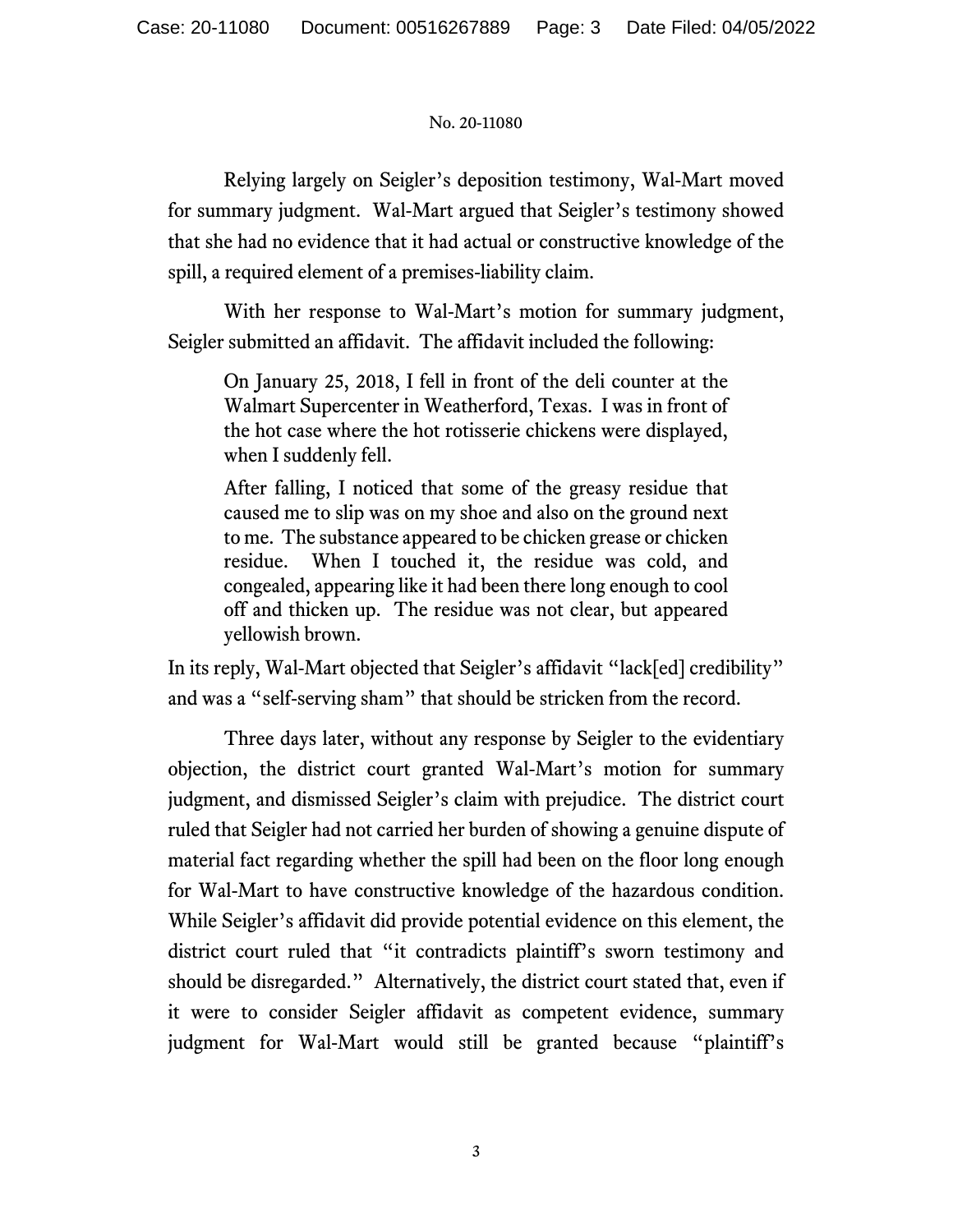speculative testimony about the length of time the substance was on the floor based on its looks does not create a fact issue." Seigler appealed.

#### **II.**

We "review a district court's exclusion or admission of evidence" including application of the sham-affidavit doctrine—"for an abuse of discretion," subject to harmless-error review. *Guillory v. Domtar Indus. Inc.*, 95 F.3d 1320, 1329 (5th Cir. 1996). "[E]ven if a district court has abused its discretion, this court will not reverse unless the error affected the substantial rights of the parties." *Winzer v. Kaufman Cty.*, 916 F.3d 464, 473 (5th Cir. 2019) (cleaned up).

"This court reviews de novo a district court's grant of summary judgment, applying the same standard as the district court." *Austin v. Kroger Tex., L.P.*, 864 F.3d 326, 328 (5th Cir. 2017) (citing *Ford Motor Co. v. Tex. Dep't of Trans.*, 264 F.3d 493, 498 (5th Cir. 2001). Summary judgment is appropriate "if the movant shows that there is no genuine dispute as to any material fact and the movant is entitled to judgment as a matter of law." FED. R. CIV. P. 56(a). "A genuine issue of material fact exists when the evidence is such that a reasonable jury could return a verdict for the nonmoving party." *Austin*, 864 F.3d at 328 (internal quotation marks and citation omitted). On summary judgment, all facts and reasonable inferences are construed in favor of the nonmovant, and the court should not weigh evidence or make credibility findings. *Deville v. Marcantel*, 567 F.3d 156, 163– 64 (5th Cir. 2009).

#### **III.**

Seigler challenges both (1) the district court's evidentiary ruling to exclude her affidavit under the sham-affidavit doctrine, and (2) the district court's granting of summary judgment to Wal-Mart.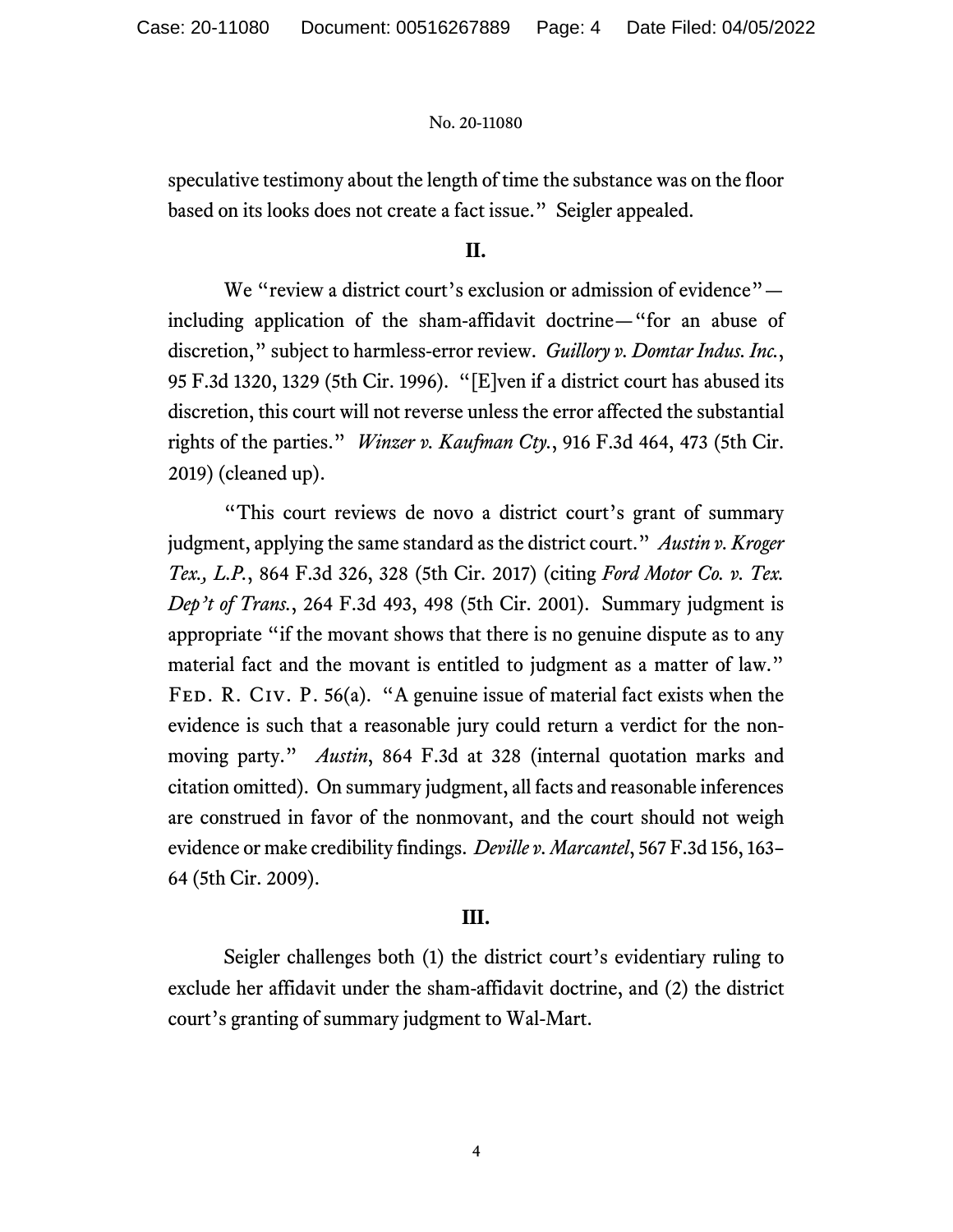#### **A.**

"In considering a motion for summary judgment, a district court must consider all the evidence before it and cannot disregard a party's affidavit merely because it conflicts to some degree with an earlier deposition." *Kennett-Murray Corp. v. Bone*, 622 F.2d 887, 893 (5th Cir. 1980). However, the "sham-affidavit doctrine" is an exception to this general rule by which "this court does not allow a party to defeat a motion for summary judgment using an affidavit that impeaches, without explanation, sworn testimony." *S.W.S. Erectors, Inc. v. Infax, Inc.*, 72 F.3d 489, 495 (5th Cir. 1996). "This authority stands for the proposition that a nonmoving party may not manufacture a dispute of fact merely to defeat a motion for summary judgment." *Doe ex rel. Doe v. Dallas Indep. Sch. Dist.*, 220 F.3d 380, 386 (5th Cir. 2000). "If a party who has been examined at length on deposition could raise an issue of fact simply by submitting an affidavit contradicting his own prior testimony, this would greatly diminish the utility of summary judgment as a procedure for screening out sham issues of fact." *Id.* (quoting *Perma Research & Dev. Co. v. Singer Co.*, 410 F.2d 572, 578 (2d Cir. 1969)).

However, not every discrepancy in an affidavit justifies disregarding it when evaluating summary judgment evidence. *See Winzer*, 916 F.3d at 472. Instead, the bar for applying the doctrine is a high one, typically requiring affidavit testimony that is "inherently inconsistent" with prior testimony. *See id.*; *see also Clark v. Resistoflex Co., A Div. of Unidynamics Corp.*, 854 F.2d 762, 767 (5th Cir. 1988) (characterizing the sham-affidavit doctrine as "denying credence to an affidavit so markedly inconsistent with the affiant's prior deposition as to constitute an obvious sham"). An affidavit that "supplements rather than contradicts prior deposition testimony" falls outside the doctrine's ambit. *S.W.S. Erectors, Inc.*, 72 F.3d at 496. In other words, the sham-affidavit doctrine is not applicable when discrepancies between an affidavit and other testimony can be reconciled such that the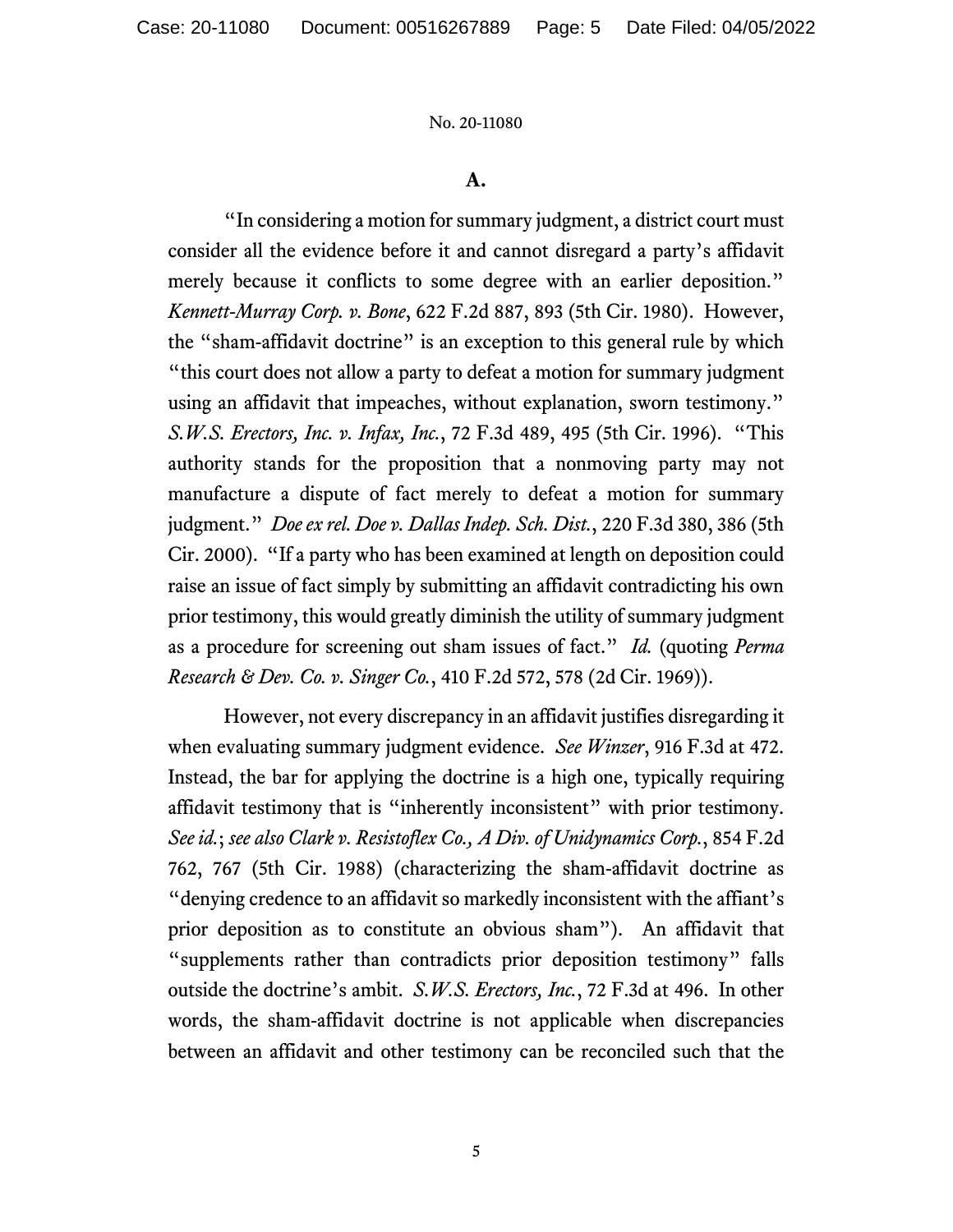statements are not inherently inconsistent. *Winzer*, 916 F.3d at 472–73. Typically, then, "'[i]n light of the jury's role in resolving questions of credibility, a district court should not reject the content of an affidavit even if it is at odds with statements made' earlier." *Id.* at 472 (quoting *Kennett-Murray*, 622 F.3d at 893).

The district court identified four discrepancies between Seigler's deposition testimony and affidavit pertaining to (1) the substance's color, (2) its temperature and consistency, (3) its size, and (4) whether she touched the substance. Seigler argues that none of her affidavit testimony is inherently inconsistent with her deposition testimony, but rather that it is supplementary. Wal-Mart argues that the affidavit testimony either contradicts the deposition testimony or offers new testimony, without explanation, on a topic that was explored during Seigler's deposition but that she claimed to have no knowledge of at that time. Wal-Mart is correct that Seigler's affidavit does not include an explanation for the additional testimony. However, an explanation is not required unless the affidavit contradicts, rather than supplements, the deposition testimony. *See S.W.S. Erectors, Inc. v. Infax, Inc.*, 72 F.3d at 495.

We easily conclude that two of the discrepancies identified by the district court—testimony regarding the substance's color and size of the spill—present no contradiction or inconsistency that would justify application of the sham-affidavit doctrine. Seigler's deposition testimony that the spill was "yellowish" is easily reconcilable with her affidavit testimony that it was "yellowish brown." And while the district court correctly noted that Seigler testified at her deposition that she did not know the size of the spill, her affidavit did not contradict her deposition because the affidavit included no testimony on the size of the spill either.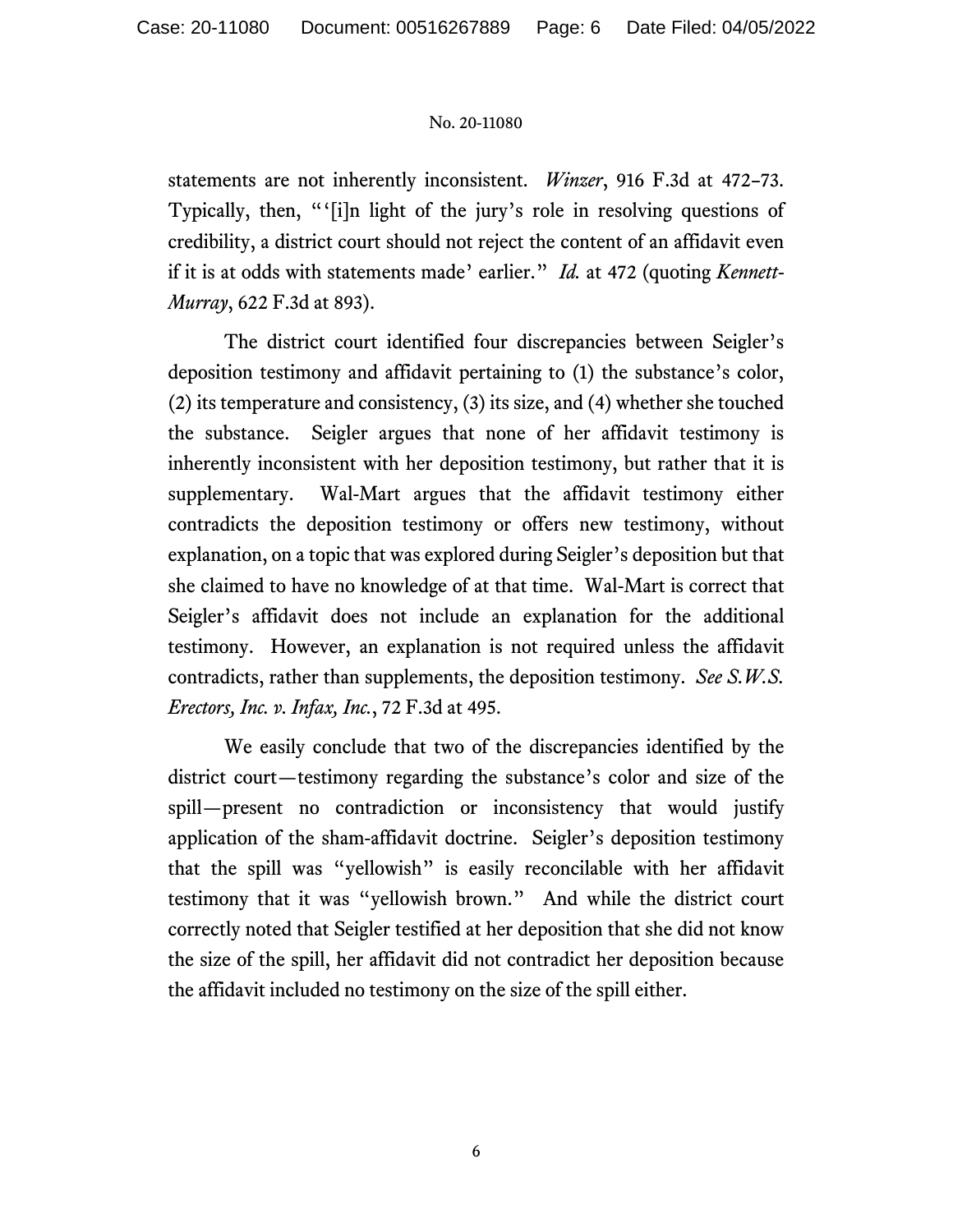The next discrepancy, regarding the temperature and consistency of the substance, requires more attention. Wal-Mart argues that Seigler's affidavit testimony that the substance was "cold," "congealed," and "thicken[ed] up" contradicted her deposition testimony because Seigler testified at her deposition that (1) she had no "personal knowledge" or "evidence" of how long the grease had been on the floor and (2) that the substance was "liquid." However, we disagree that there was a contradiction. First, we agree with Seigler that a non-lawyer deponent is not expected to understand the legal significance of the terms "personal knowledge" and "evidence." Second, while the discrepancies between Seigler's deposition and affidavit may call her credibility into question, we do not think they rise to the level of a contradiction or an inherent inconsistency, because the testimony can be reconciled. *See Winzer*, 916 F.3d at 472–73.

Seigler described the substance as "some sort of greasy liquid" at her deposition, but she was not asked questions about its temperature or consistency. Later, in her affidavit, she described the grease as "cold," "congealed," and "thicken[ed] up." These descriptions are not mutually exclusive, nor are they necessarily contradictory. In other words, it is possible that "some sort of greasy liquid" could also be "cold," "congealed" and "thicken[ed] up." Thus, we think the proper course in this case is to allow a jury to evaluate the testimony's credibility*.* "'In light of the jury's role in resolving questions of credibility, a district court should not reject the content of an affidavit even if it is at odds with statements made' earlier." *Id.* at 472 (quoting *Kennett-Murray*, 622 F.3d at 893).

Last, after testifying at her deposition that some of the grease got on her shoe, Seigler was specifically asked, "[d]id any other part of your body or clothes get—get touched by the—by the condition or did you get it on you?" She answered "I don't know" to that specific question, which was phrased in the passive voice. While her failure to volunteer at her deposition the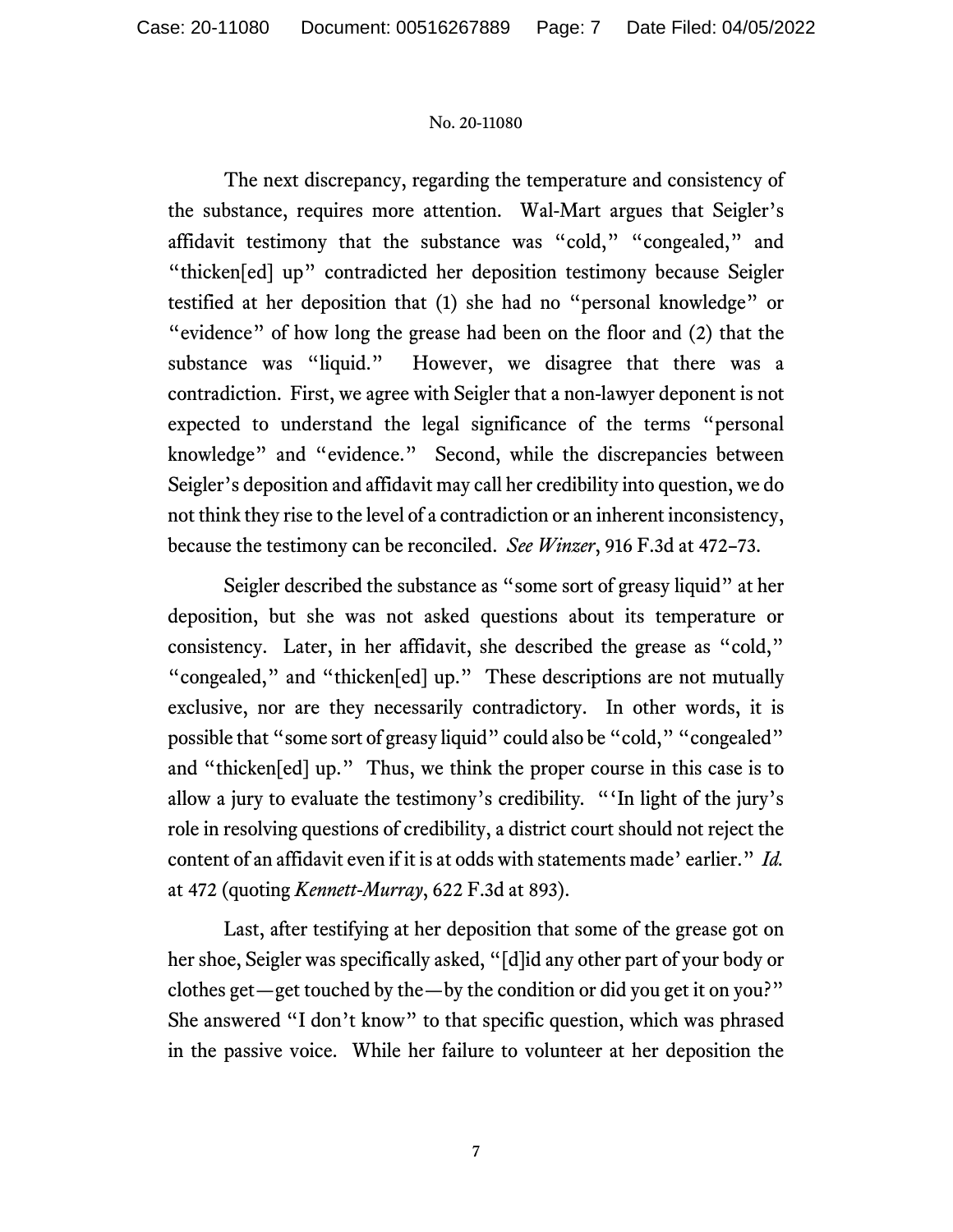additional testimony that she actively touched the grease may call her credibility into question, again, her affidavit does not inherently contradict her deposition as the testimony can be reconciled.

In sum, Seigler's affidavit testimony did not inherently contradict her deposition testimony, and the district court abused its discretion in applying the sham-affidavit rule.

### **B.**

Having established that Seigler's affidavit testimony is competent summary judgment evidence, we next consider whether the district court erred in granting summary judgment for Wal-Mart.

Under Texas law, a premises owner "has a duty to exercise reasonable care to make the premises safe for invitees*." Austin v. Kroger Texas, L.P.*, 465 S.W.3d 193, 202 (Tex. 2015). To prevail on a premises-liability claim, a plaintiff must prove four elements: "(1) Actual or constructive knowledge of some condition on the premises by the owner/operator; (2) That the condition posed an unreasonable risk of harm; (3) That the owner/operator did not exercise reasonable care to reduce or eliminate the risk; and (4) That the owner/operator's failure to use such care proximately caused the plaintiff's injuries." *Wal-Mart Stores, Inc. v. Gonzalez*, 968 S.W.2d 934, 936 (Tex. 1998); *see also Keetch v. Kroger Co.*, 845 S.W.2d 262, 264 (Tex. 1992); *Corbin v. Safeway Stores, Inc.*, 648 S.W.2d 292, 296 (Tex. 1983). This appeal involves only the "constructive knowledge" element; i.e., whether "the condition existed long enough to give the premises owner a reasonable opportunity to discover it." *Wal Mart Stores, Inc. v. Reece*, 81 S.W.3d 812, 814 (Tex. 2002).

To prove constructive notice, "there must be some proof of how long the hazard was there before liability can be imposed on the premises owner for failing to discover and rectify, or warn of, the dangerous condition." *Id.*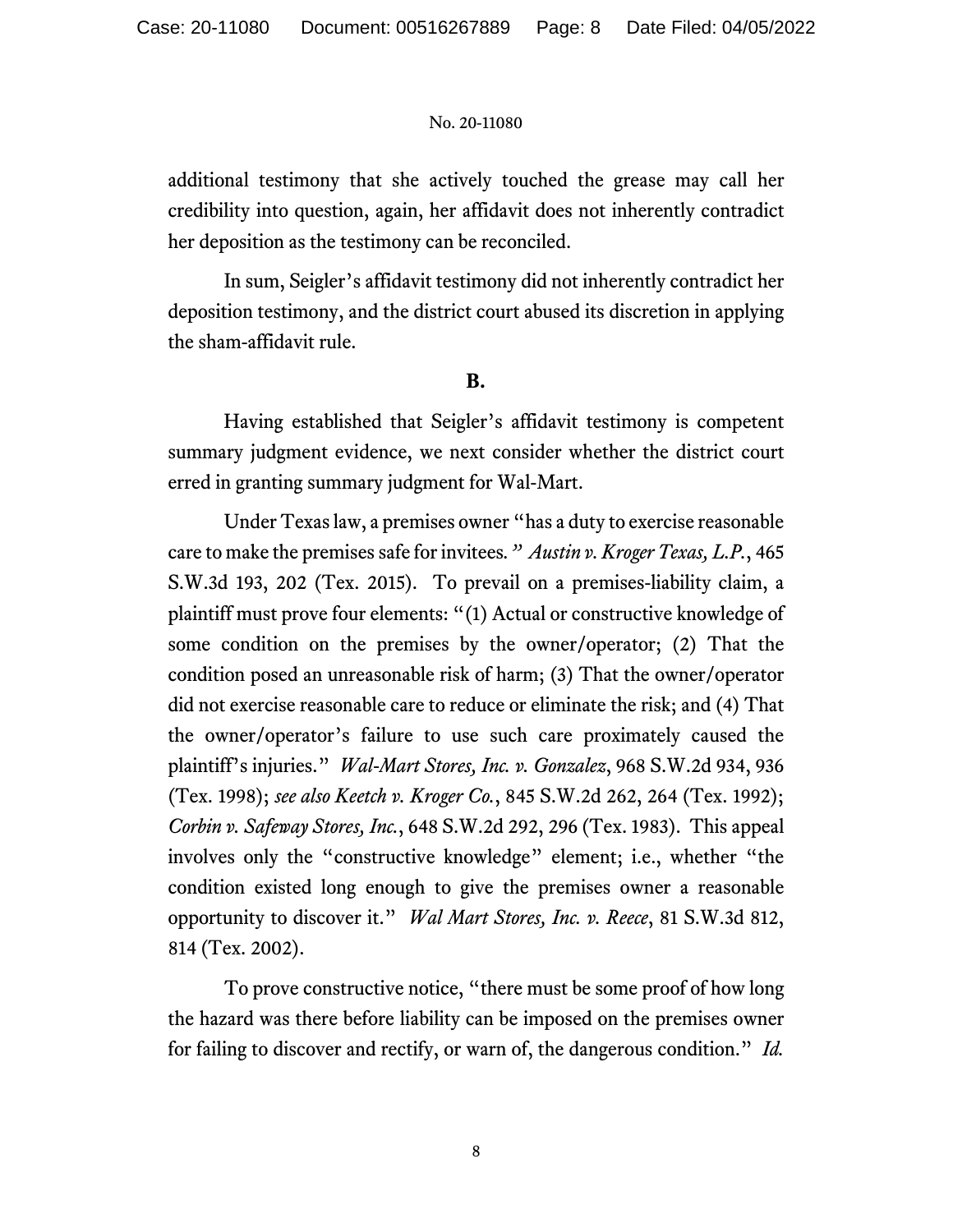at 816. In determining whether a premises owner had constructive knowledge, a court may consider the combination of (1) the length of the time the hazard existed, (2) the proximity of employees to the hazard, and (3) the conspicuousness of the hazard. *Wal-Mart Stores, Inc. v. Spates*, 186 S.W.3d 566, 567–68 (Tex. 2006) (referring to "analyzing the combination of proximity, conspicuity, and longevity" when determining constructive notice). "[M]ere proximity of an employee to a spill, without evidence of when or how it came to be on the floor, [is] legally insufficient to charge a premises owner with constructive notice of the hazard." *Id.* at 567 (citing *Reece*, 81 S.W.3d at 816–87). Evidence of the changed condition of a substance, however, may be sufficient on its own to show that the substance existed for long enough to result in constructive knowledge by the premises owner. *See Kofahl v. Randall's Food & Drugs, Inc.*, 151 S.W.3d 679, 681 (Tex. App. 2004); *Kroger Stores, Inc. v. Hernandez*, 549 S.W.2d 16, at 16–17 (Tex. Civ. App. 1977); *Furr's, Inc. v. Bolton*, 333 S.W.2d 688, 689–690 (Tex. Civ. App. 1960).

In *Hernandez*, for example, the plaintiff slipped in vomit and fell. 549 S.W.2d at 16. The "only evidence . . . of how long the substance had been on the floor" was the plaintiff's testimony that the vomit appeared "already dried where it looks like cake. It wasn't just where you could rub your hands on it and it would splash all over you. It was just drying." *Id.* Based on this testimony, the appellate court affirmed a judgment entered on a jury verdict for plaintiff. *Id.* The court stated that "[n]o expert testimony was produced to estimate how long a period would be required for the substance to reach this condition, but we conclude that the jury was properly allowed to make its own estimate, based on its general experience and plaintiff's description of what he saw." *Id.* at 17. "Our question is whether reasonable minds could draw the inference that regurgitated food which was 'already dried where it looks like cake' had been on the floor for a sufficient length of time that it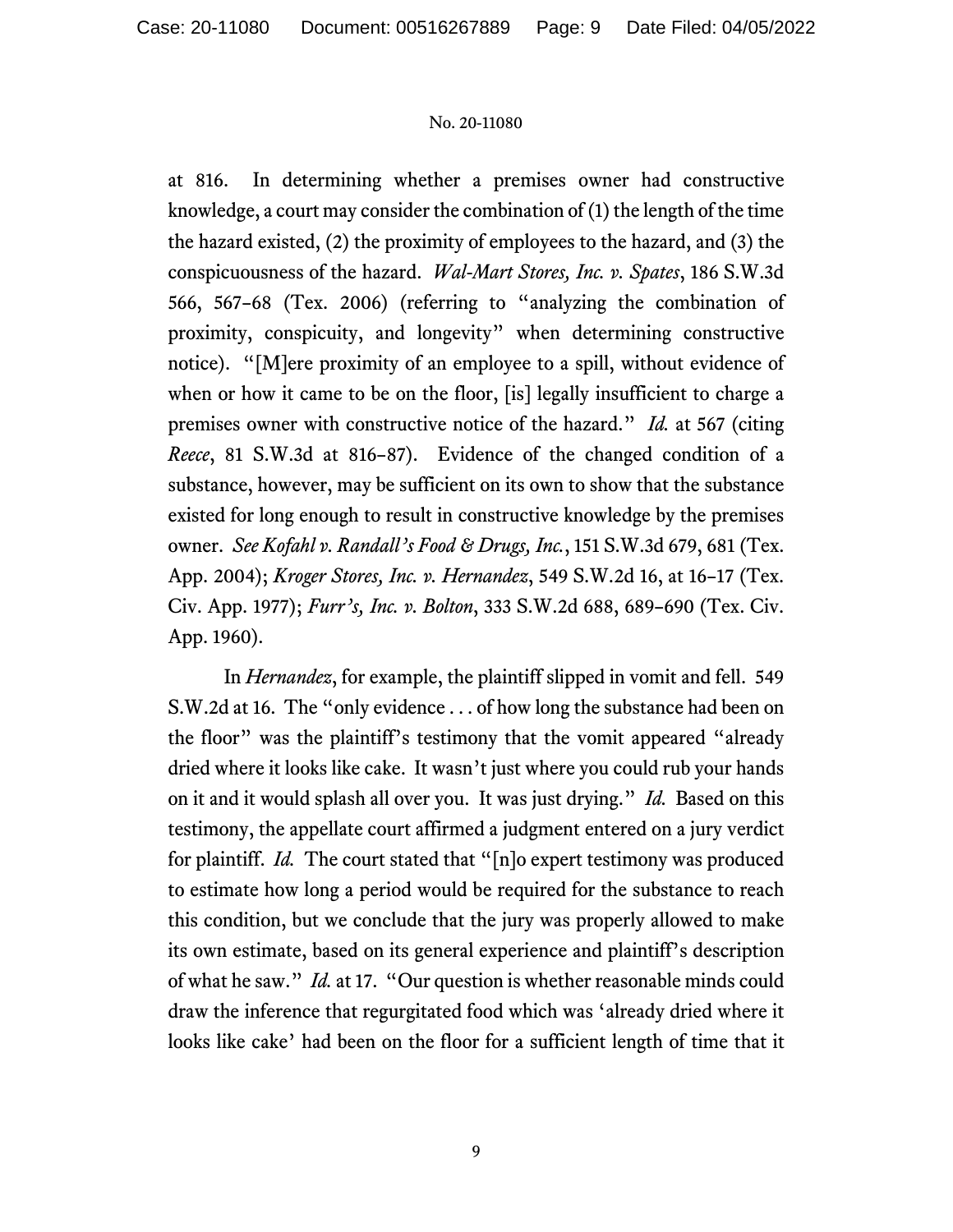should have been discovered and removed. We conclude that reasonable minds could draw this inference." *Id.*; *see also Kofahl*, 151 S.W.3d at 681 (testimony that edges of puddle of liquid were "very tacky and gummy" as if the puddle was "starting to dry up" was evidence of show constructive knowledge), *Bolton*, 333 S.W.2d at 690 (testimony that grape juice appeared dried around the edges permitted inference that spill had been on the floor long enough to result in constructive notice).

Here, the summary judgment evidence, viewed in the light most favorable to Seigler, shows that the "cold," "congealed" and "thicken[ed] up" chicken grease was on the floor right next to the "hot case" where hot rotisserie chickens are displayed. On these facts, it is reasonable to infer that the chicken grease was hot at the time that it spilled on the floor, given its proximity to the "hot case," and that the grease had been on the floor long enough for Wal-Mart to have had an opportunity to discover it, given that it had cooled and congealed by the time of Seigler's fall. Further, a jury could use its general experience to make its own estimate of how long it takes hot chicken grease to cool and congeal without the need for expert testimony. *See Hernandez*, 549 S.W.2d at 17. Because the evidence shows a genuine dispute of material fact regarding whether Wal-Mart had constructive notice of the spilled chicken grease, the district court erred in granting summary judgment.

Wal-Mart argues that Seigler is not entitled to an inference that the chicken grease was hot when it spilled because there is no evidence that the chicken grease fell from the hot case, and maintains that it is equally plausible that the grease fell from a customer's shopping cart in front of the hot case only after the chicken had been removed from the counter and carried around for long enough to have cooled down. We disagree. That there may be other conceivable possibilities does not change that it is reasonable, given the